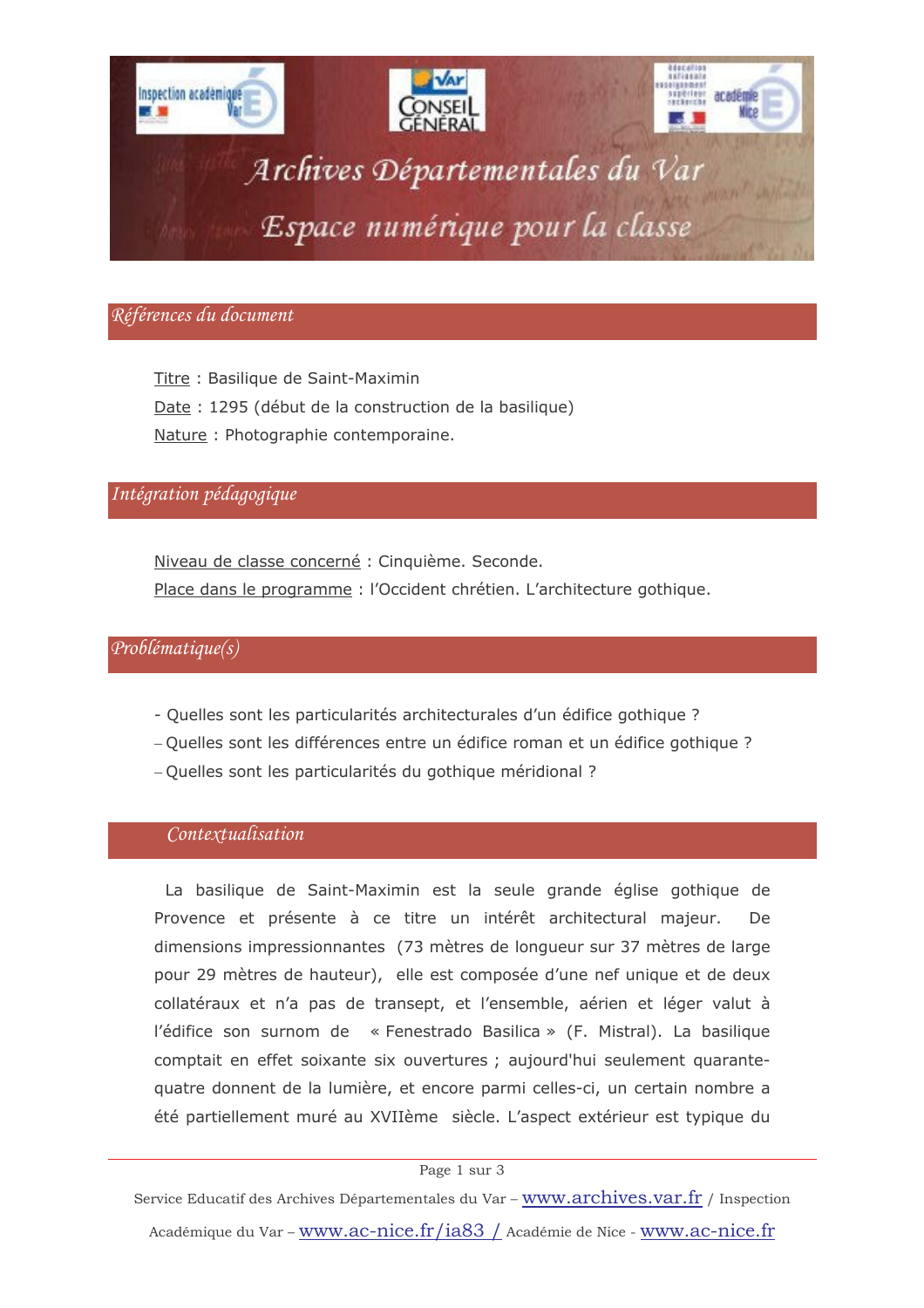gothique méridional fortifié dont l'aspect massif et imposant forme un contraste étonnant avec la finesse de l'intérieur.

La construction de la basilique est d'abord liée au souhait de Saint Louis, roi de France, de restaurer en Provence le culte de Marie Madeleine. De retour des croisades, il avait fait en 1254 le pèlerinage à la Sainte Baume et à Saint Maximin : il s'était étonné de la désaffection des Provencaux pour la sainte et de l'absence de traces de ses reliques. A l'initiative de son neveu Charles II d'Anjou, Comte de Provence, ces reliques sont redécouvertes - à noter gu'une controverse sur les reliques de Marie Madeleine oppose St Maximin à Vezelay -sous le sol de l'oratoire de Saint Maximin en 1279. Charles II décide avec l'accord et les encouragements du pape Grégoire VII de construire une somptueuse basilique en l'honneur de Marie Madeleine.

La construction débute en 1295 avec les plans établis par l'architecte Pierre D'Agincourt. Mais d'Agincourt qui n'est jamais venu à Saint Maximin, n'a pas mené le chantier. Celui-ci est l'œuvre de Jean Bandici qui a profondément remanié les plans primitifs. La construction a été exécutée en plusieurs périodes de travail. Les absides et les cinq premières travées furent terminées en 1345, la sixième travée recouvrant la crypte en 1404, le reste en 1513. L'ensemble ne sera terminé qu'en 1532.

## $Piste(s)$  d'exploitation pédagogique

Un premier travail de repérage sur les photographies des éléments suivants : croisée d'ogives, pinacle, arcs-boutants, contreforts, clé de voûte, piliers, arcs brisés, peut ensuite permettre l'établissement d'un tableau de synthèse comparatif entre les caractéristiques de l'art roman déjà étudié en classe et celles de l'art gothique.

### *<u>Ouvertures</u>*

-Visite de la basilique de Saint-Maximin, en amont ou en aval de l'activité. - Recensement des autres richesses patrimoniales gothiques de Provence à travers des recherches élèves sur leur propres communes aux Archives. - Etude de la basilique de Vézelay, autre site reliquaire de Marie Madeleine

### Page 2 sur 3

Service Educatif des Archives Départementales du Var - WWW.archives.var.fr / Inspection Académique du Var - WWW.ac-nice.fr/ia83 / Académie de Nice - WWW.ac-nice.fr